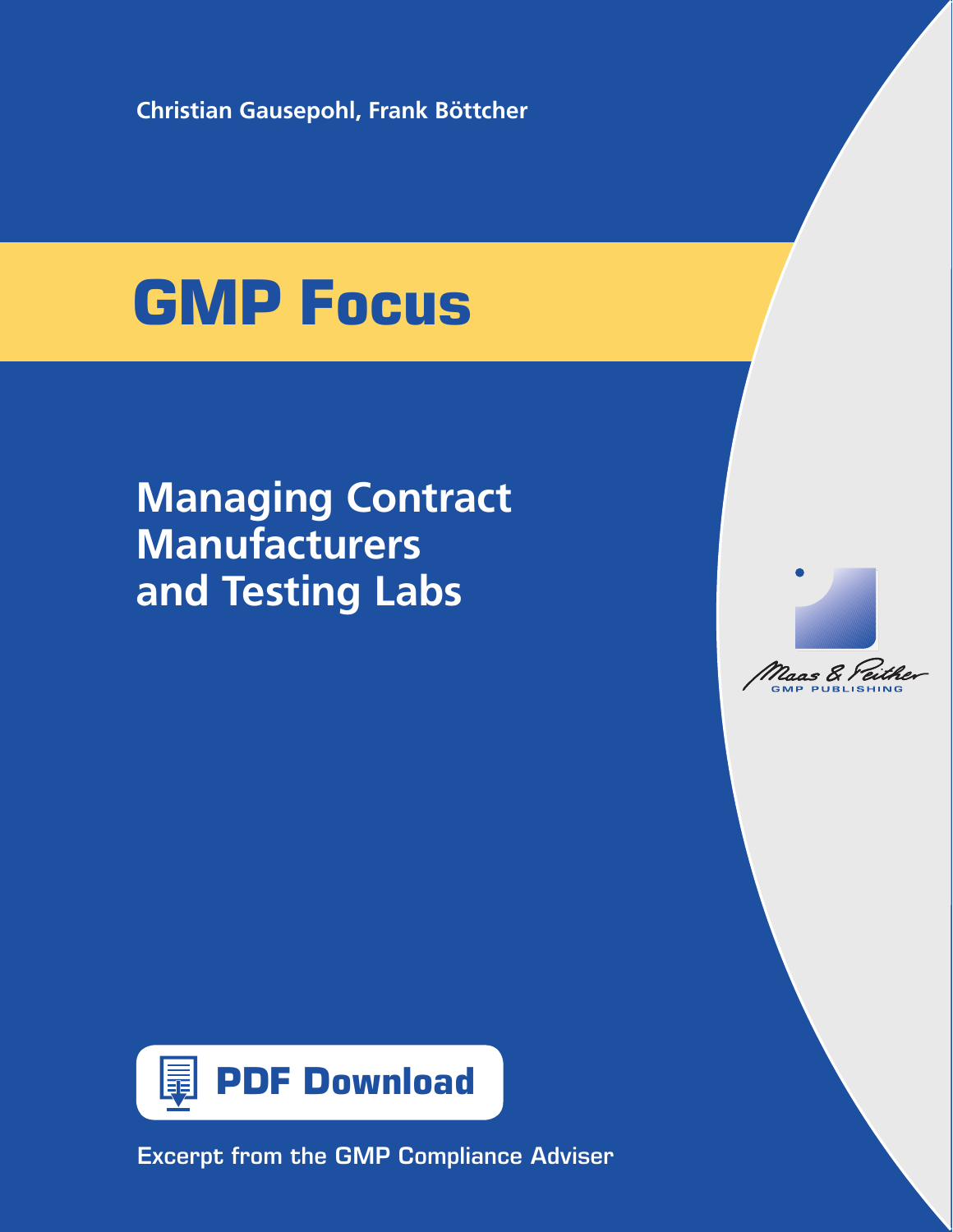Bibliographic Data of the Deutsche Nationalbibliothek: http://dnb.ddb.de

ISBN: 978-3-95807-057-8

Please note: The contents of this reference e-book were developed and compiled with the utmost of care. The publishers, authors and translators do not assume legal responsibility or any liability whatever for any incorrect information and the consequences thereof.

The material has been adapted and edited in collaboration with the FDAnews, 300 N. Washington St., Suite 200, Falls Church, VA 22046-3431.

Second edition, 11/2016 © by Maas & Peither AG – GMP Publishing

Karlstrasse 2 79650 Schopfheim Germany Phone: +49 7622 66686-70 Fax: +49 7622 66686-77 service@gmp-publishing.com http://www.gmp-publishing.com

This work, including all of its parts, is protected by copyright. Any use beyond the strict limits of copyright law without prior permission of the publishers is strictly prohibited and liable to prosecution. This also applies to reproductions, translations, microfilming, and storage and processing on electronic media of the entire content or parts thereof.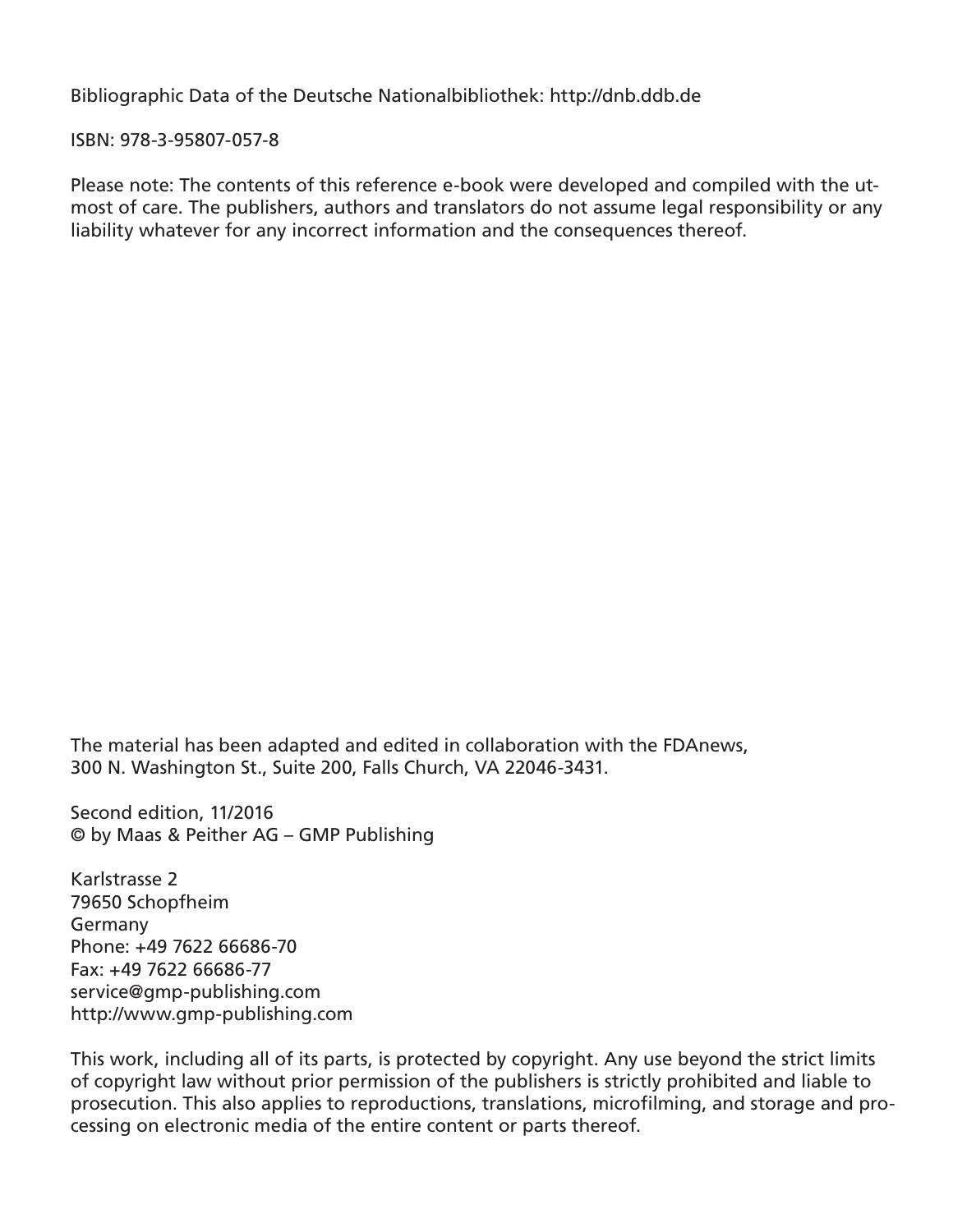## **Managing Contract Manufacturers and Testing Labs**

2016 Edition

## **Table of Contents**

## **Introduction**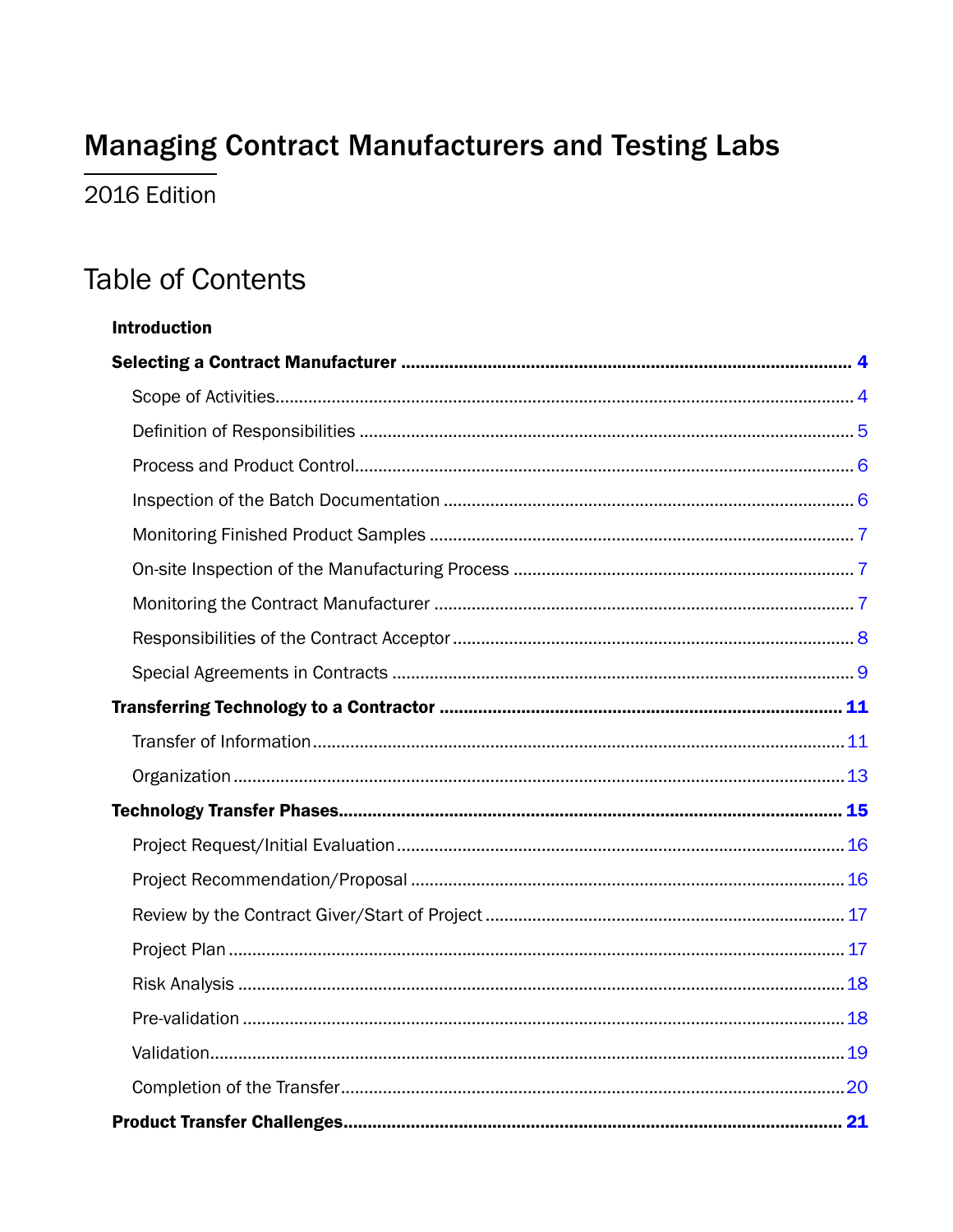- B. WHO Guidelines on Transfer of Technology in Pharmaceutical Manufacturing
- C. ICH Q10: Pharmaceutical Quality System
- D. Sample Transfer Plan
- E. EU GMP Guidelines, Annex 16: Certification by a Qualified Person and Batch Release
- F. EU GMP Guidelines, Chapter 6: Quality Control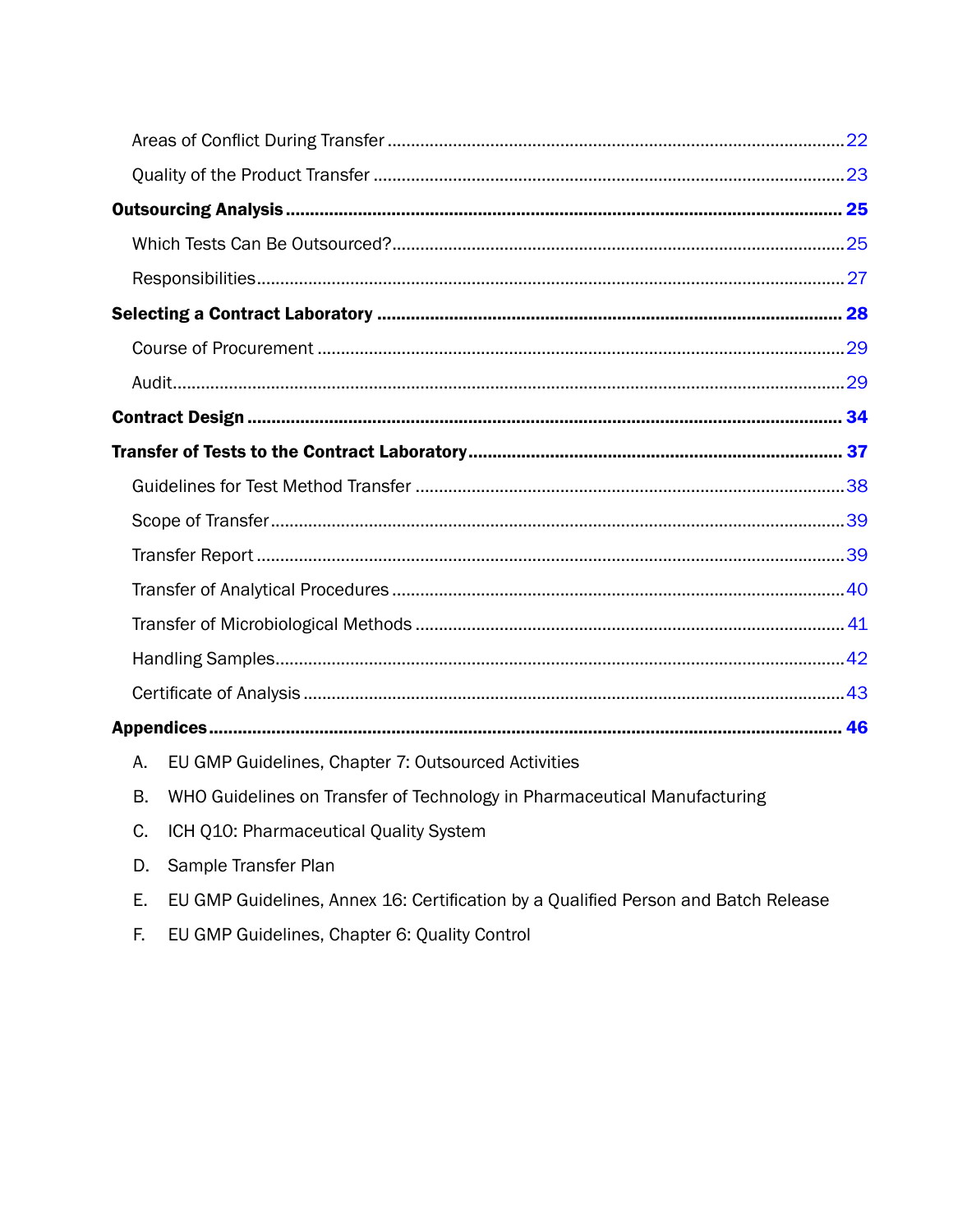## <span id="page-4-0"></span>Introduction

Outsourcing is "in," and the pharmaceutical industry, a long-time beneficiary of a world based on the division of labor, is no exception. Vast latent economic potential can be tapped through outsourcing. Today, many drugmakers simply cannot escape the external assignment of manufacturing and testing activities, despite the problems doing so may entail.

One of the problems they face lies in knowing when and to whom to "shop out" jobs. Unfortunately, in such an increasingly complex and diverse industry, no single entity can do it all. And even when drugmakers find a partner, how can they control those activities that will now occur beyond their gates, much less ensure a contractor will abide by the same standards they have set?

Regulatory bodies in both the U.S. and the European Union acknowledge the growing use of contractors. EU regulations set forth a clear description of the various activities that may be contracted to another facility. Meanwhile, the FDA provides less specific contracting guidance for drugmakers. Even so, FDA regulations make it clear that, no matter what the contracting arrangement, the manufacturer that contracts out work still retains responsibility for the final product. So careful selection and monitoring of contractors is necessary.

This report by two international regulatory experts lays out the factors to consider and procedures to follow when working with contract manufacturers, including:

- º Duties of the contract giver and the contractor;
- º Developing a contract manufacturer agreement;
- º Auditing contract manufacturers;
- º SOPs for assigning manufacturing contracts; and
- º Principles of contracting with testing laboratories.

#### About the Authors

*Christian Gausepohl, PhD, is head of quality assurance and a Qualified Person at Rottendorf Pharma GmbH. His expertise includes coordinating technology transfers, process optimization and validation plans and conducting audits for regulatory authorities, drugmakers and suppliers.*

*Frank Boettcher, PhD, is CEO of Labor L+S AG and a consultant and author on quality assurance and pharmaceutical analysis topics. He is an authorized expert in accordance with the German Drugs Act (AMG §65.4) and is involved in a number of working groups that focus on the testing of medicinal products and medical devices.*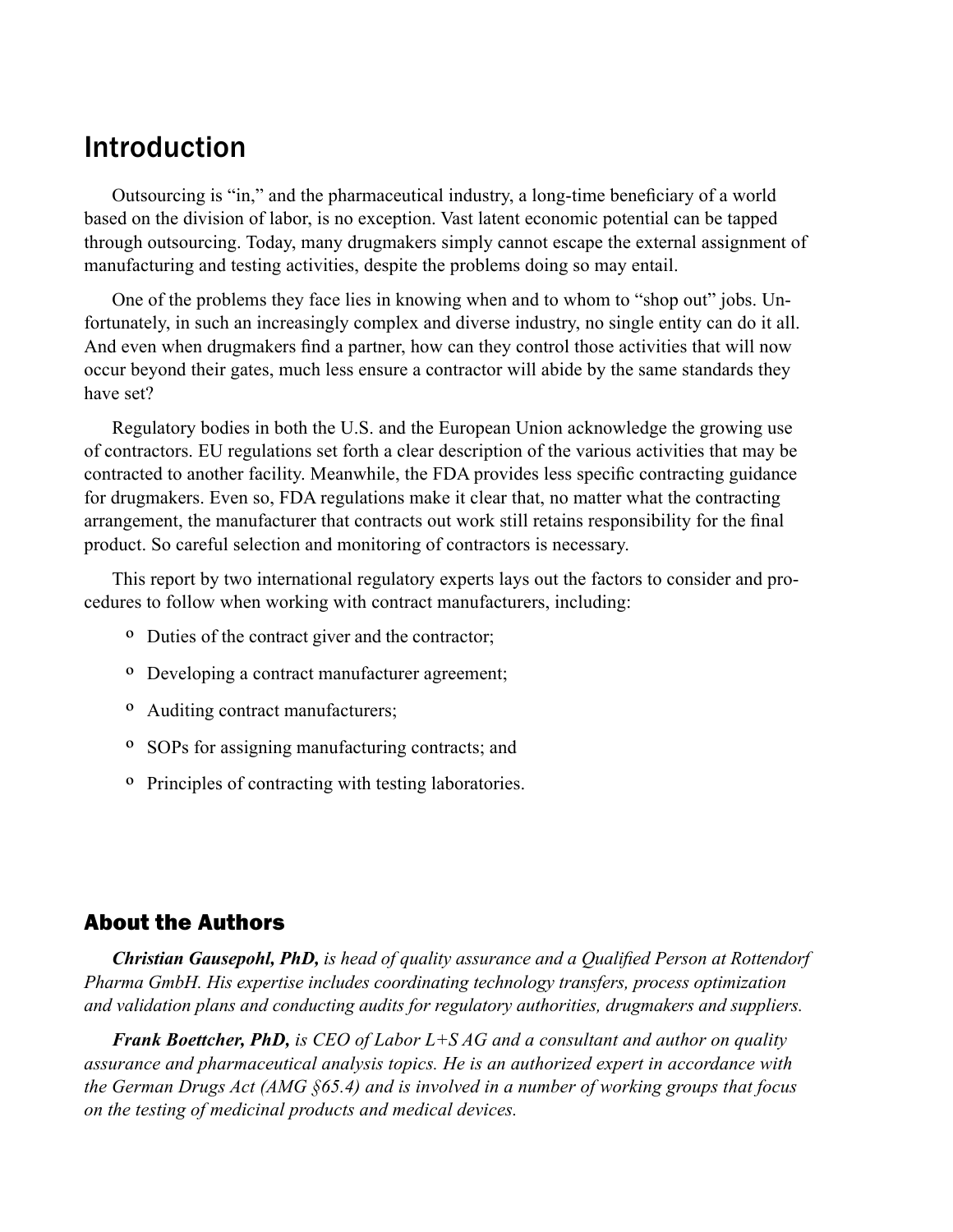## <span id="page-5-0"></span>Selecting a Contract Manufacturer

There can be different reasons for outsourcing manufacturing steps. The selection of a contract manufacturer depends on what the contract giver wants to achieve through outsourcing. The risk potential of outsourcing manufacturing tasks should be identified by the contract giver in advance to ensure that the risks posed by the individual contract manufacturers can be determined during the selection process. When selecting a contract manufacturer, the technological requirements and restrictions are of particular importance.

Here are some questions to ask yourself and potential contractors during the selection process:

- º How long has the company been conducting contract manufacturing?
- º Has the company carried out comparable projects successfully in the past?
- º Does the company have experience in carrying out technology transfers, scale-ups and manufacturing for several different customers?
- º Is the company big enough to manufacture the planned quantities?
- º Is the geographical location of the company suitable in terms of taxes, import/export problems, political stability, etc.?
- º Has the company worked with local regulatory authorities on a previous occasion and does it have relevant contacts, especially in the countries to which the goods will be exported?
- º Does the company have properly trained scientists, engineers and project managers?

#### <span id="page-5-1"></span>Scope of Activities

There are a number of different activities that can be outsourced to a contract manufacturer, including:

- º Manufacture of bulk products;
- º Carrying out of individual process steps;
- º Primary packaging;
- º Secondary packaging;
- º Storage and transport;
- º Distribution;
- º Accompanying analytical testing of processes;
- º Pre-release inspections and stability tests;
- º Batch certification;
- º Manufacture of clinical samples and stability samples; and